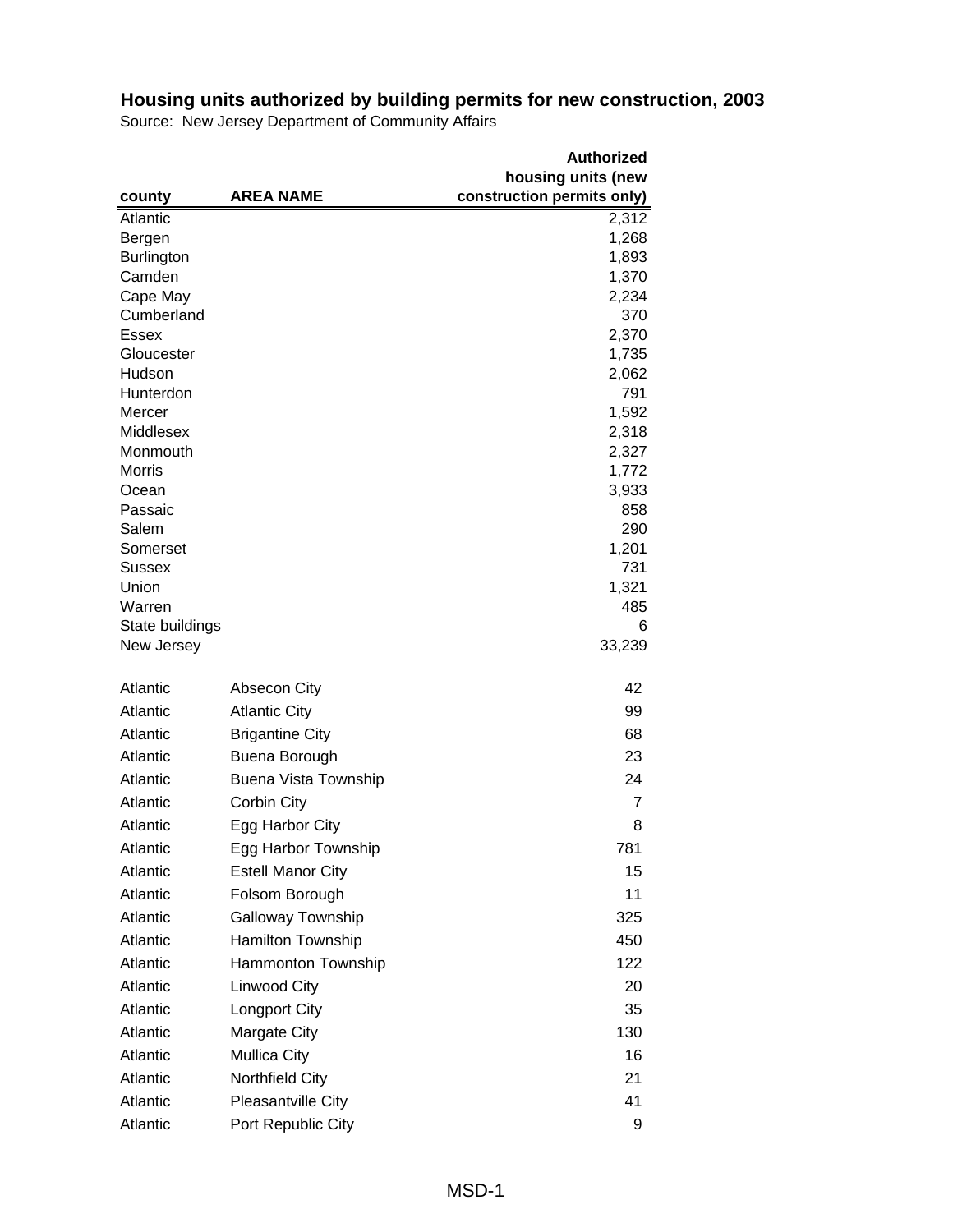|          |                           | <b>Authorized</b>          |
|----------|---------------------------|----------------------------|
|          |                           | housing units (new         |
| county   | <b>AREA NAME</b>          | construction permits only) |
| Atlantic | <b>Somers Point City</b>  | 46                         |
| Atlantic | <b>Ventnor City</b>       | 11                         |
| Atlantic | <b>Weymouth Township</b>  | 8                          |
| Bergen   | Allendale Borough         | 0                          |
| Bergen   | Alpine Borough            | 11                         |
| Bergen   | Bergenfield Borough       | 2                          |
| Bergen   | Bogota Borough            | 1                          |
| Bergen   | Carlstadt Borough         | 8                          |
| Bergen   | Cliffside Park Borough    | 52                         |
| Bergen   | Closter Borough           | 23                         |
| Bergen   | Cresskill Borough         | 24                         |
| Bergen   | Demarest Borough          | 10                         |
| Bergen   | Dumont Borough            | 10                         |
| Bergen   | Elmwood Park Borough      | 11                         |
| Bergen   | East Rutherford Borough   | 134                        |
| Bergen   | Edgewater Borough         | 8                          |
| Bergen   | <b>Emerson Borough</b>    | 20                         |
| Bergen   | <b>Englewood City</b>     | 72                         |
| Bergen   | Englewood Cliffs Borough  | 32                         |
| Bergen   | Fair Lawn Borough         | $\overline{2}$             |
| Bergen   | <b>Fairview Borough</b>   | 42                         |
| Bergen   | Fort Lee Borough          | 39                         |
| Bergen   | Franklin Lakes Borough    | 30                         |
| Bergen   | <b>Garfield City</b>      | 18                         |
| Bergen   | Glen Rock Borough         | 3                          |
| Bergen   | <b>Hackensack City</b>    | 11                         |
| Bergen   | Harrington Park Borough   | 4                          |
| Bergen   | Hasbrouck Heights Borough | 11                         |
| Bergen   | Haworth Borough           | 2                          |
| Bergen   | Hillsdale Borough         | 10                         |
| Bergen   | Ho-Ho-Kus Borough         | 3                          |
| Bergen   | Leonia Borough            | $\overline{2}$             |
| Bergen   | Little Ferry Borough      | 2                          |
| Bergen   | Lodi Borough              | 47                         |
| Bergen   | Lyndhurst Township        | 24                         |
| Bergen   | Mahwah Township           | 40                         |
| Bergen   | Maywood Borough           | 0                          |
| Bergen   | Midland Park Borough      | 5                          |
| Bergen   | Montvale Borough          | 6                          |
| Bergen   | Moonachie Borough         | 1                          |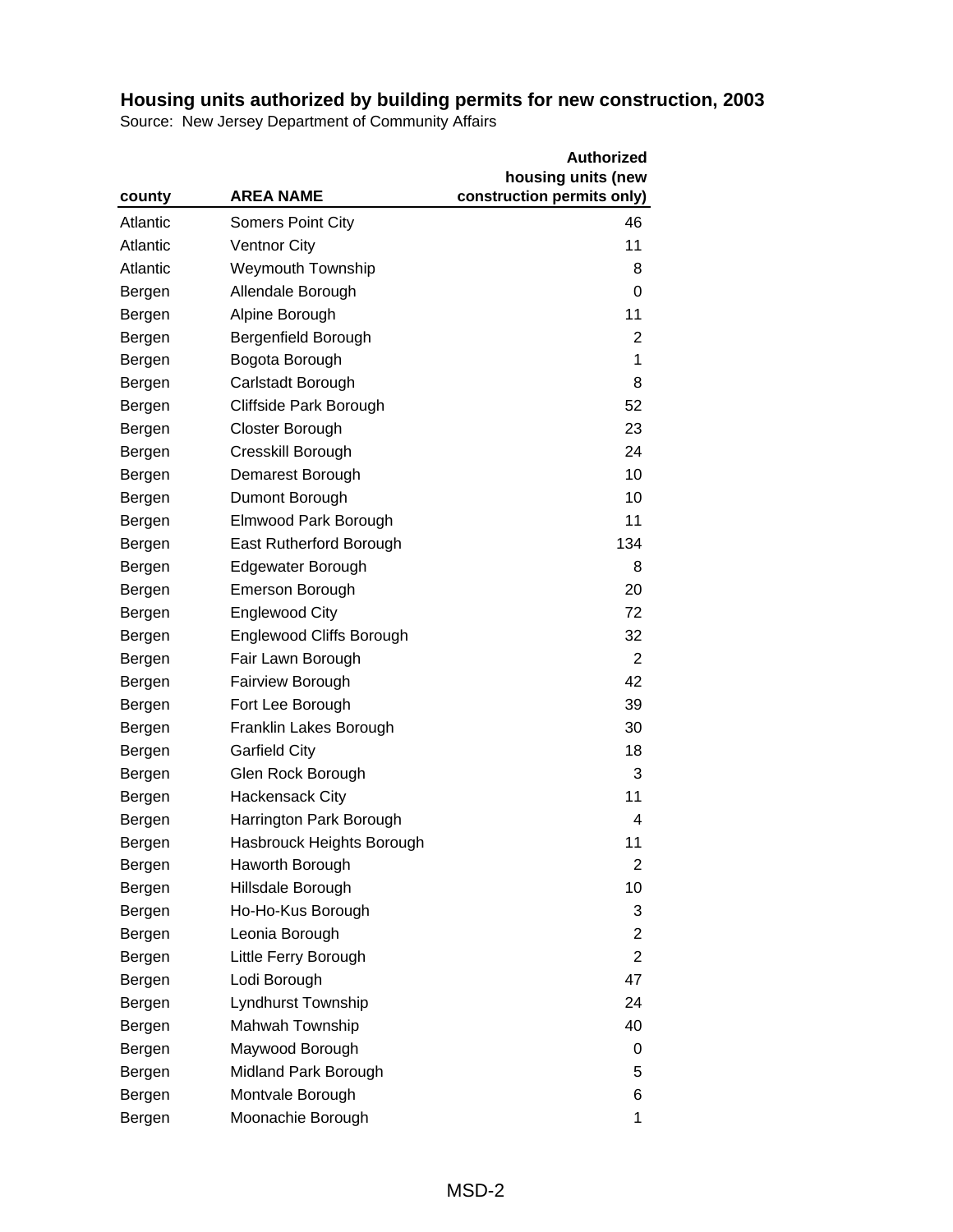|                   |                            | <b>Authorized</b>          |
|-------------------|----------------------------|----------------------------|
|                   |                            | housing units (new         |
| county            | <b>AREA NAME</b>           | construction permits only) |
| Bergen            | New Milford Borough        | 10                         |
| Bergen            | North Arlington Borough    | 10                         |
| Bergen            | Northvale Borough          | 8                          |
| Bergen            | Norwood Borough            | 15                         |
| Bergen            | Oakland Borough            | 29                         |
| Bergen            | Old Tappan Borough         | 18                         |
| Bergen            | Oradell Borough            | 1                          |
| Bergen            | Palisades Park Borough     | 97                         |
| Bergen            | Paramus Borough            | 28                         |
| Bergen            | Park Ridge Borough         | 11                         |
| Bergen            | Ramsey Borough             | 19                         |
| Bergen            | Ridgefield Borough         | 25                         |
| Bergen            | Ridgefield Park Village    | $\overline{2}$             |
| Bergen            | Ridgewood Village          | 9                          |
| Bergen            | River Edge Borough         | $\overline{2}$             |
| Bergen            | <b>River Vale Township</b> | 9                          |
| Bergen            | Rochelle Park Township     | 83                         |
| Bergen            | Rockleigh Borough          | 0                          |
| Bergen            | Rutherford Borough         | 9                          |
| Bergen            | Saddle Brook Township      | 28                         |
| Bergen            | Saddle River Borough       | 13                         |
| Bergen            | South Hackensack Twp       | 0                          |
| Bergen            | <b>Teaneck Township</b>    | 8                          |
| Bergen            | <b>Tenafly Borough</b>     | 24                         |
| Bergen            | <b>Teterboro Borough</b>   | 0                          |
| Bergen            | Upper Saddle River Borough | 34                         |
| Bergen            | <b>Waldwick Borough</b>    | 21                         |
| Bergen            | <b>Wallington Borough</b>  | 6                          |
| Bergen            | <b>Washington Township</b> | 3                          |
| Bergen            | Westwood Borough           | 3                          |
| Bergen            | Woodcliff Lake Borough     | 9                          |
| Bergen            | Wood-Ridge Borough         | 6                          |
| Bergen            | <b>Wyckoff Township</b>    | 8                          |
| <b>Burlington</b> | <b>Bass River Township</b> | 5                          |
| <b>Burlington</b> | <b>Beverly City</b>        | 4                          |
| <b>Burlington</b> | <b>Bordentown City</b>     | 0                          |
| <b>Burlington</b> | <b>Bordentown Township</b> | 228                        |
| <b>Burlington</b> | <b>Burlington City</b>     | 9                          |
| Burlington        | <b>Burlington Township</b> | 59                         |
| <b>Burlington</b> | Chesterfield Township      | 28                         |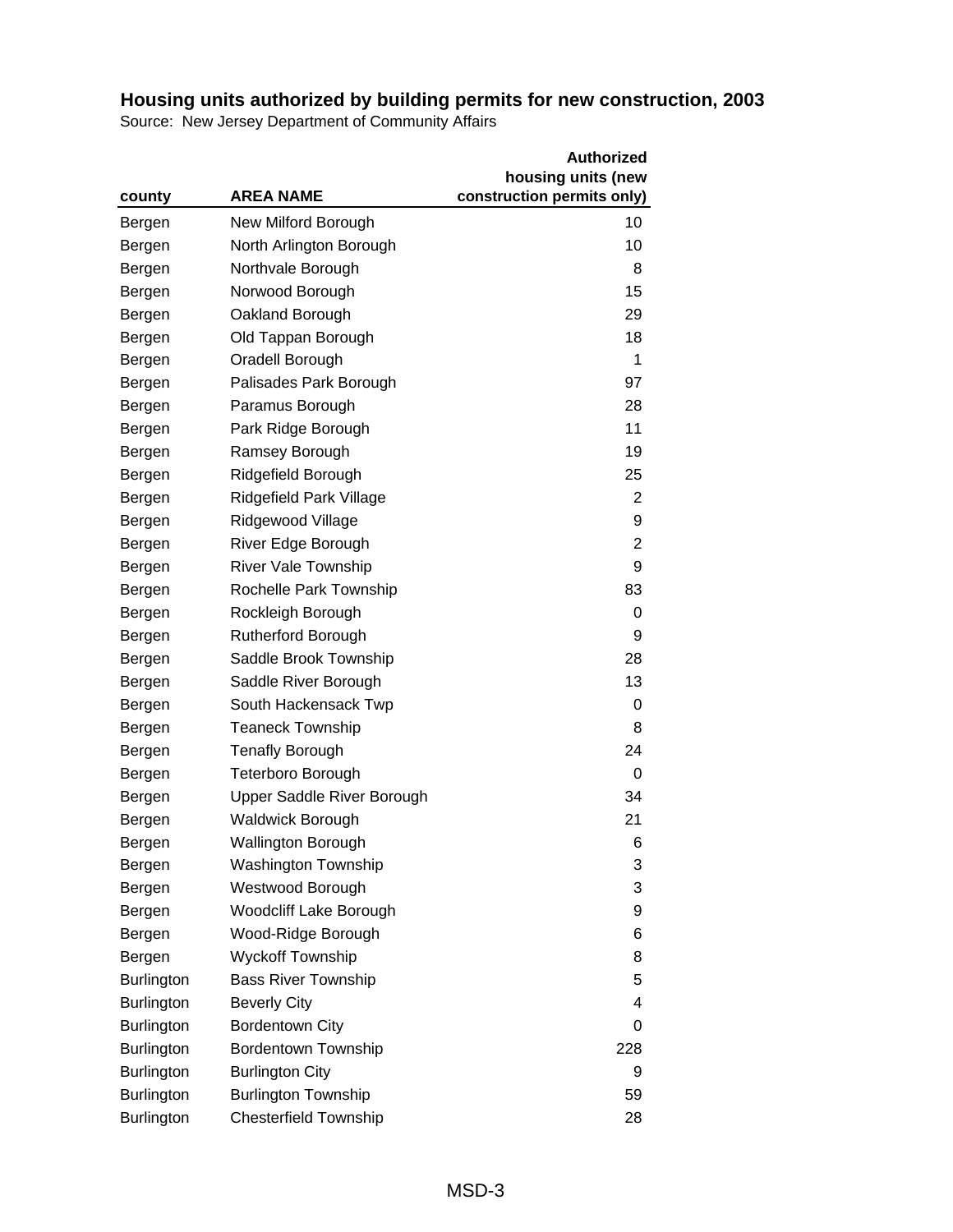|                   |                                | <b>Authorized</b>          |
|-------------------|--------------------------------|----------------------------|
|                   |                                | housing units (new         |
| county            | <b>AREA NAME</b>               | construction permits only) |
| <b>Burlington</b> | Cinnaminson Township           | 30                         |
| Burlington        | <b>Delanco Township</b>        | 148                        |
| <b>Burlington</b> | Delran Township                | 270                        |
| <b>Burlington</b> | <b>Eastampton Township</b>     | 2                          |
| <b>Burlington</b> | <b>Edgewater Park Township</b> | 7                          |
| <b>Burlington</b> | Evesham Township               | 217                        |
| Burlington        | Fieldsboro Borough             | 0                          |
| <b>Burlington</b> | Florence Township              | 10                         |
| <b>Burlington</b> | <b>Hainesport Township</b>     | 161                        |
| <b>Burlington</b> | <b>Lumberton Township</b>      | 87                         |
| <b>Burlington</b> | <b>Mansfield Township</b>      | 142                        |
| <b>Burlington</b> | Maple Shade Borough            | $\overline{4}$             |
| <b>Burlington</b> | <b>Medford Township</b>        | 53                         |
| <b>Burlington</b> | Medford Lakes Borough          | 2                          |
| <b>Burlington</b> | Moorestown Township            | 32                         |
| <b>Burlington</b> | Mount Holly Township           | 0                          |
| <b>Burlington</b> | Mount Laurel Township          | 72                         |
| <b>Burlington</b> | New Hanover Township           | 8                          |
| <b>Burlington</b> | North Hanover Township         | 26                         |
| <b>Burlington</b> | Palmyra Borough                | 1                          |
| <b>Burlington</b> | Pemberton Borough              | 33                         |
| <b>Burlington</b> | Pemberton Township             | 25                         |
| <b>Burlington</b> | Riverside Township             | 18                         |
| <b>Burlington</b> | <b>Riverton Borough</b>        | 1                          |
| <b>Burlington</b> | <b>Shamong Township</b>        | 17                         |
| <b>Burlington</b> | Southampton Township           | 13                         |
| <b>Burlington</b> | Springfield Township           | 0                          |
| <b>Burlington</b> | <b>Tabernacle Township</b>     | 13                         |
| <b>Burlington</b> | <b>Washington Township</b>     | 1                          |
| <b>Burlington</b> | <b>Westampton Township</b>     | 156                        |
| <b>Burlington</b> | Willingboro Township           | 3                          |
| <b>Burlington</b> | <b>Woodland Township</b>       | 8                          |
| <b>Burlington</b> | Wrightstown Borough            | 0                          |
| Camden            | Audubon Borough                | 3                          |
| Camden            | Audubon Park Borough           | 0                          |
| Camden            | Barrington Borough             | 4                          |
| Camden            | <b>Bellmawr Borough</b>        | 2                          |
| Camden            | Berlin Borough                 | 67                         |
| Camden            | <b>Berlin Township</b>         | 7                          |
| Camden            | Brooklawn Borough              | 0                          |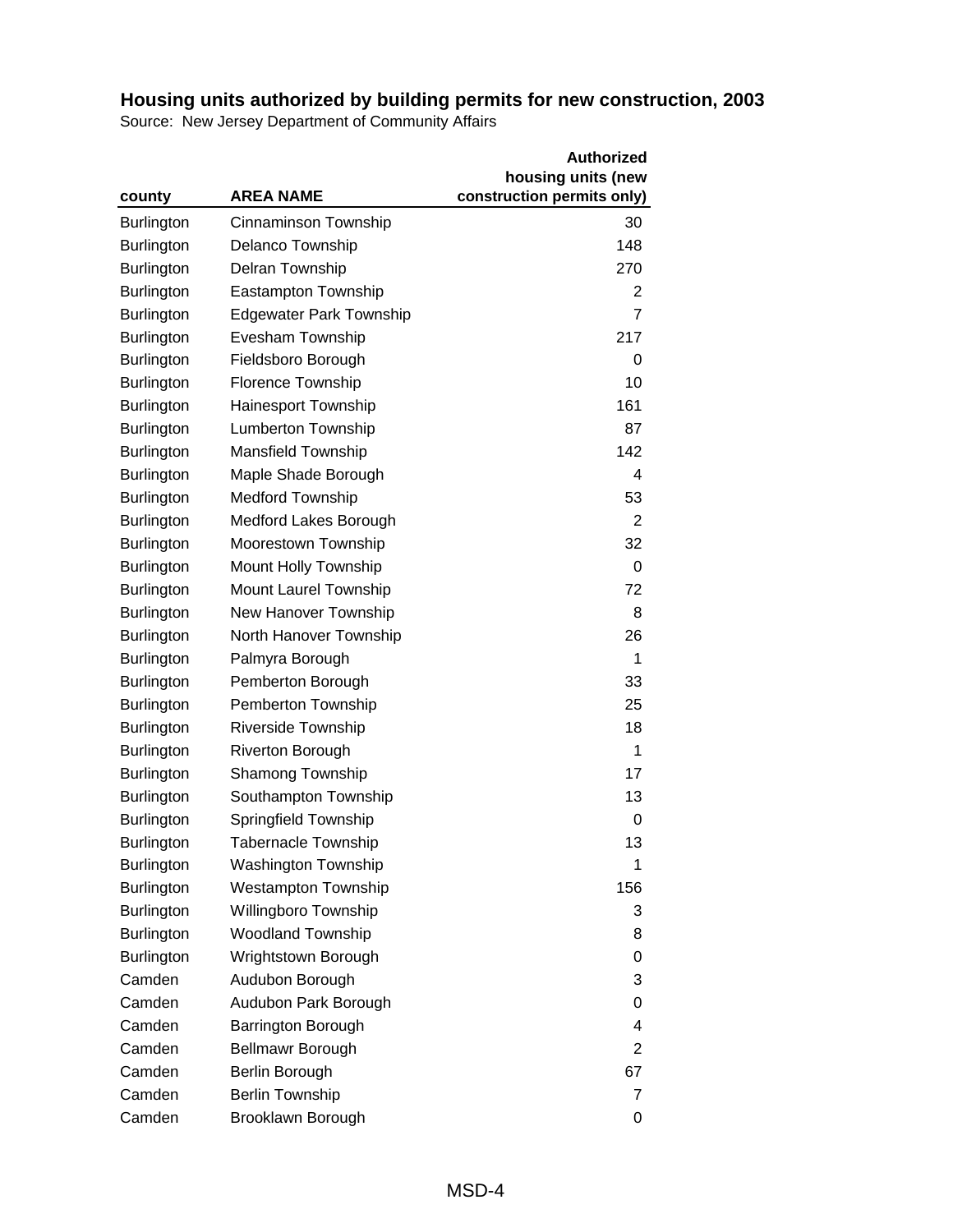|          |                             | <b>Authorized</b>          |
|----------|-----------------------------|----------------------------|
|          |                             | housing units (new         |
| county   | <b>AREA NAME</b>            | construction permits only) |
| Camden   | Camden City                 | 82                         |
| Camden   | <b>Cherry Hill Township</b> | 31                         |
| Camden   | <b>Chesilhurst Borough</b>  | 10                         |
| Camden   | <b>Clementon Borough</b>    | 3                          |
| Camden   | Collingswood Borough        | 1                          |
| Camden   | Gibbsboro Borough           | 4                          |
| Camden   | <b>Gloucester City</b>      | 105                        |
| Camden   | <b>Gloucester Township</b>  | 209                        |
| Camden   | <b>Haddon Township</b>      | 4                          |
| Camden   | Haddonfield Borough         | 18                         |
| Camden   | Haddon Heights Borough      | $\overline{2}$             |
| Camden   | Hi-nella Borough            | 0                          |
| Camden   | Laurel Springs Borough      | 0                          |
| Camden   | Lawnside Borough            | 25                         |
| Camden   | Lindenwold Borough          | 3                          |
| Camden   | Magnolia Borough            | $\overline{4}$             |
| Camden   | Merchantville Borough       | 0                          |
| Camden   | Mount Ephraim Borough       | 80                         |
| Camden   | Oaklyn Borough              | 0                          |
| Camden   | Pennsauken Township         | 8                          |
| Camden   | Pine Hill Borough           | 67                         |
| Camden   | Pine Valley Borough         | 0                          |
| Camden   | Runnemede Borough           | 11                         |
| Camden   | Somerdale Borough           | 0                          |
| Camden   | <b>Stratford Borough</b>    | 1                          |
| Camden   | <b>Tavistock Borough</b>    | 0                          |
| Camden   | Voorhees Township           | 112                        |
| Camden   | <b>Waterford Township</b>   | 25                         |
| Camden   | <b>Winslow Township</b>     | 482                        |
| Camden   | Woodlynne Borough           | 0                          |
| Cape May | Avalon Borough              | 127                        |
| Cape May | Cape May City               | 30                         |
| Cape May | Cape May Point Borough      | 8                          |
| Cape May | Dennis Township             | 22                         |
| Cape May | Lower Township              | 110                        |
| Cape May | Middle Township             | 226                        |
| Cape May | North Wildwood City         | 277                        |
| Cape May | Ocean City                  | 426                        |
| Cape May | Sea Isle City               | 214                        |
| Cape May | Stone Harbor Borough        | 24                         |
|          |                             |                            |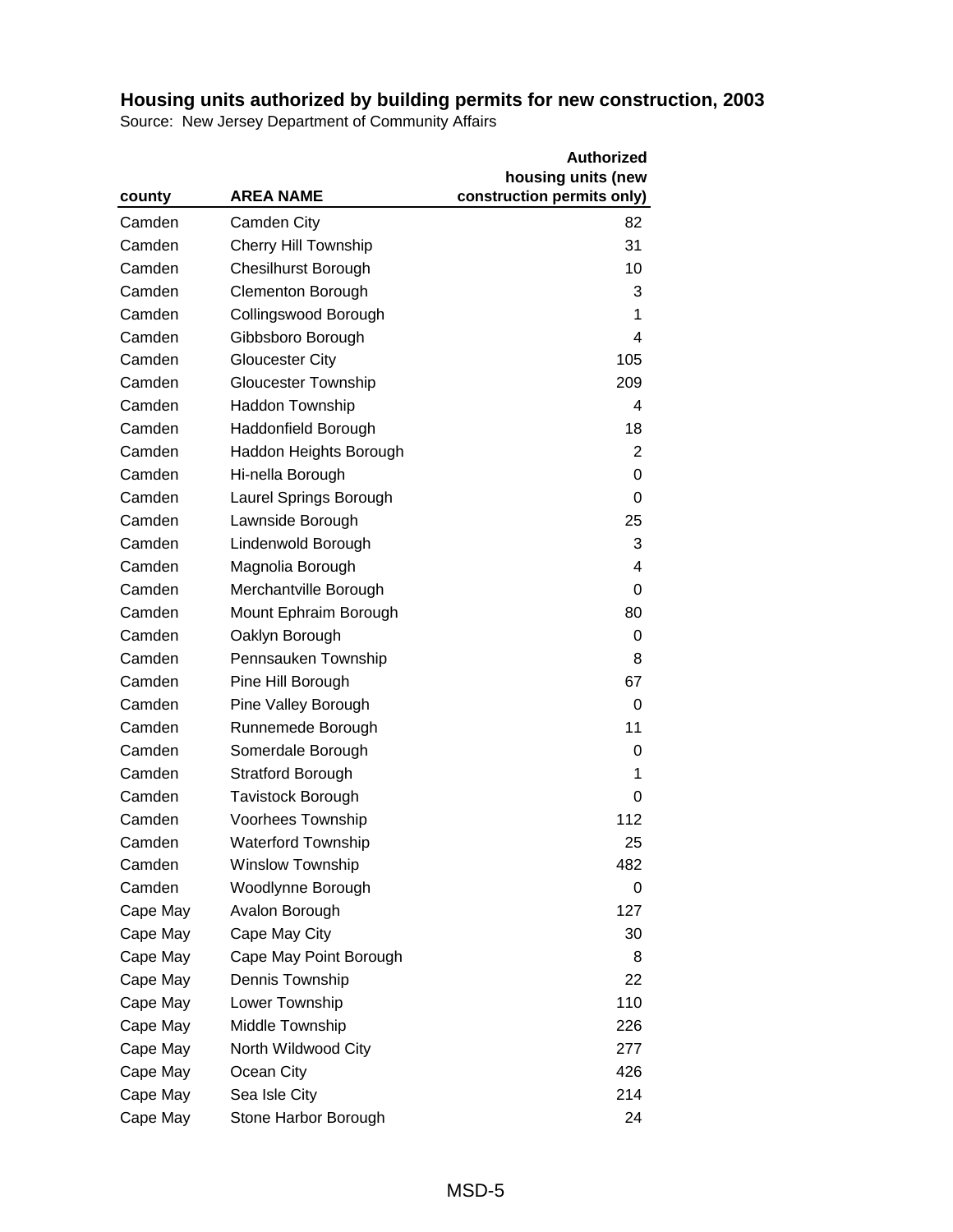|              |                                 | <b>Authorized</b>          |
|--------------|---------------------------------|----------------------------|
|              |                                 | housing units (new         |
| county       | <b>AREA NAME</b>                | construction permits only) |
| Cape May     | <b>Upper Township</b>           | 219                        |
| Cape May     | West Cape May Borough           | 6                          |
| Cape May     | West Wildwood Borough           | 2                          |
| Cape May     | <b>Wildwood City</b>            | 396                        |
| Cape May     | Wildwood Crest Borough          | 136                        |
| Cape May     | Woodbine Borough                | 11                         |
| Cumberland   | <b>Bridgeton City</b>           | 10                         |
| Cumberland   | <b>Commercial Township</b>      | 3                          |
| Cumberland   | Deerfield Township              | 11                         |
| Cumberland   | Downe Township                  | $\overline{4}$             |
| Cumberland   | <b>Fairfield Township</b>       | 13                         |
| Cumberland   | Greenwich Township              | 2                          |
| Cumberland   | <b>Hopewell Township</b>        | 14                         |
| Cumberland   | Lawrence Township               | 10                         |
| Cumberland   | <b>Maurice River Township</b>   | 5                          |
| Cumberland   | Millville City                  | 85                         |
| Cumberland   | Shiloh Borough                  | 0                          |
| Cumberland   | <b>Stow Creek Township</b>      | 7                          |
| Cumberland   | <b>Upper Deerfield Township</b> | 26                         |
| Cumberland   | <b>Vineland City</b>            | 180                        |
| <b>Essex</b> | <b>Belleville Town</b>          | 19                         |
| Essex        | <b>Bloomfield Township</b>      | 3                          |
| <b>Essex</b> | <b>Caldwell Township</b>        | 40                         |
| <b>Essex</b> | <b>Cedar Grove Township</b>     | 150                        |
| <b>Essex</b> | East Orange City                | 78                         |
| Essex        | <b>Essex Fells Township</b>     | 0                          |
| Essex        | <b>Fairfield Township</b>       | 143                        |
| Essex        | Glen Ridge Borough              | 0                          |
| Essex        | Irvington Township              | 18                         |
| <b>Essex</b> | Livingston Township             | 15                         |
| Essex        | Maplewood Township              | 2                          |
| <b>Essex</b> | Millburn Township               | 26                         |
| Essex        | Montclair Township              | 31                         |
| Essex        | <b>Newark City</b>              | 1,667                      |
| Essex        | North Caldwell Borough          | 8                          |
| <b>Essex</b> | Nutley Township                 | 1                          |
| Essex        | City of Orange Township         | 44                         |
| Essex        | Roseland Borough                | 33                         |
| Essex        | South Orange Village            | 7                          |
| Essex        | Verona Township                 | $\overline{2}$             |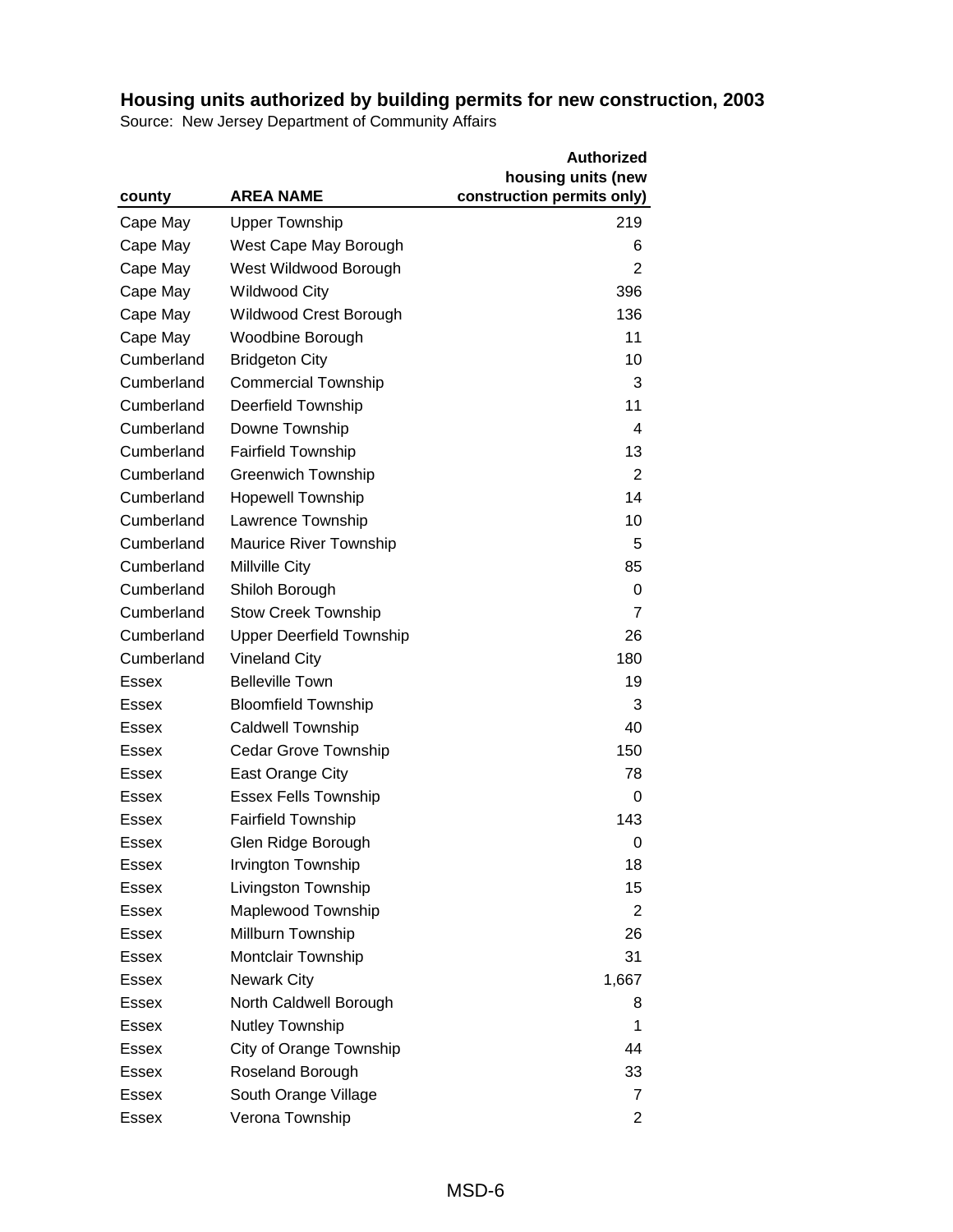|            |                               | <b>Authorized</b>          |
|------------|-------------------------------|----------------------------|
|            |                               | housing units (new         |
| county     | <b>AREA NAME</b>              | construction permits only) |
| Essex      | <b>West Caldwell Township</b> | 6                          |
| Essex      | <b>West Orange Township</b>   | 77                         |
| Gloucester | Clayton Borough               | 108                        |
| Gloucester | Deptford Township             | 372                        |
| Gloucester | East Greenwich Township       | 100                        |
| Gloucester | <b>Elk Township</b>           | 6                          |
| Gloucester | Franklin Township             | 134                        |
| Gloucester | Glassboro Borough             | 28                         |
| Gloucester | <b>Greenwich Township</b>     | 1                          |
| Gloucester | <b>Harrison Township</b>      | 201                        |
| Gloucester | Logan Township                | 16                         |
| Gloucester | Mantua Township               | 21                         |
| Gloucester | Monroe Township               | 229                        |
| Gloucester | National Park Borough         | 6                          |
| Gloucester | Newfield Borough              | 0                          |
| Gloucester | Paulsboro Borough             | 0                          |
| Gloucester | Pitman Borough                | 2                          |
| Gloucester | South Harrison Township       | 19                         |
| Gloucester | Swedesborough Borough         | 0                          |
| Gloucester | <b>Washington Township</b>    | 120                        |
| Gloucester | Wenonah Borough               | $\overline{2}$             |
| Gloucester | <b>West Deptford Township</b> | 205                        |
| Gloucester | Westville Borough             | 3                          |
| Gloucester | <b>Woodbury City</b>          | $\overline{2}$             |
| Gloucester | Woodbury Heights Borough      | 4                          |
| Gloucester | <b>Woolwich Township</b>      | 156                        |
| Hudson     | <b>Bayonne City</b>           | 222                        |
| Hudson     | East Newark Borough           | 0                          |
| Hudson     | Guttenberg Town               | 20                         |
| Hudson     | <b>Harrison Town</b>          | 10                         |
| Hudson     | Hoboken City                  | 411                        |
| Hudson     | Jersey City                   | 967                        |
| Hudson     | Kearny Town                   | 17                         |
| Hudson     | North Bergen Township         | 44                         |
| Hudson     | Secaucus Town                 | 31                         |
| Hudson     | <b>Union City</b>             | 197                        |
| Hudson     | Weehawken Township            | 0                          |
| Hudson     | West New York Town            | 143                        |
| Hunterdon  | Alexandria Township           | 22                         |
| Hunterdon  | <b>Bethlehem Township</b>     | 9                          |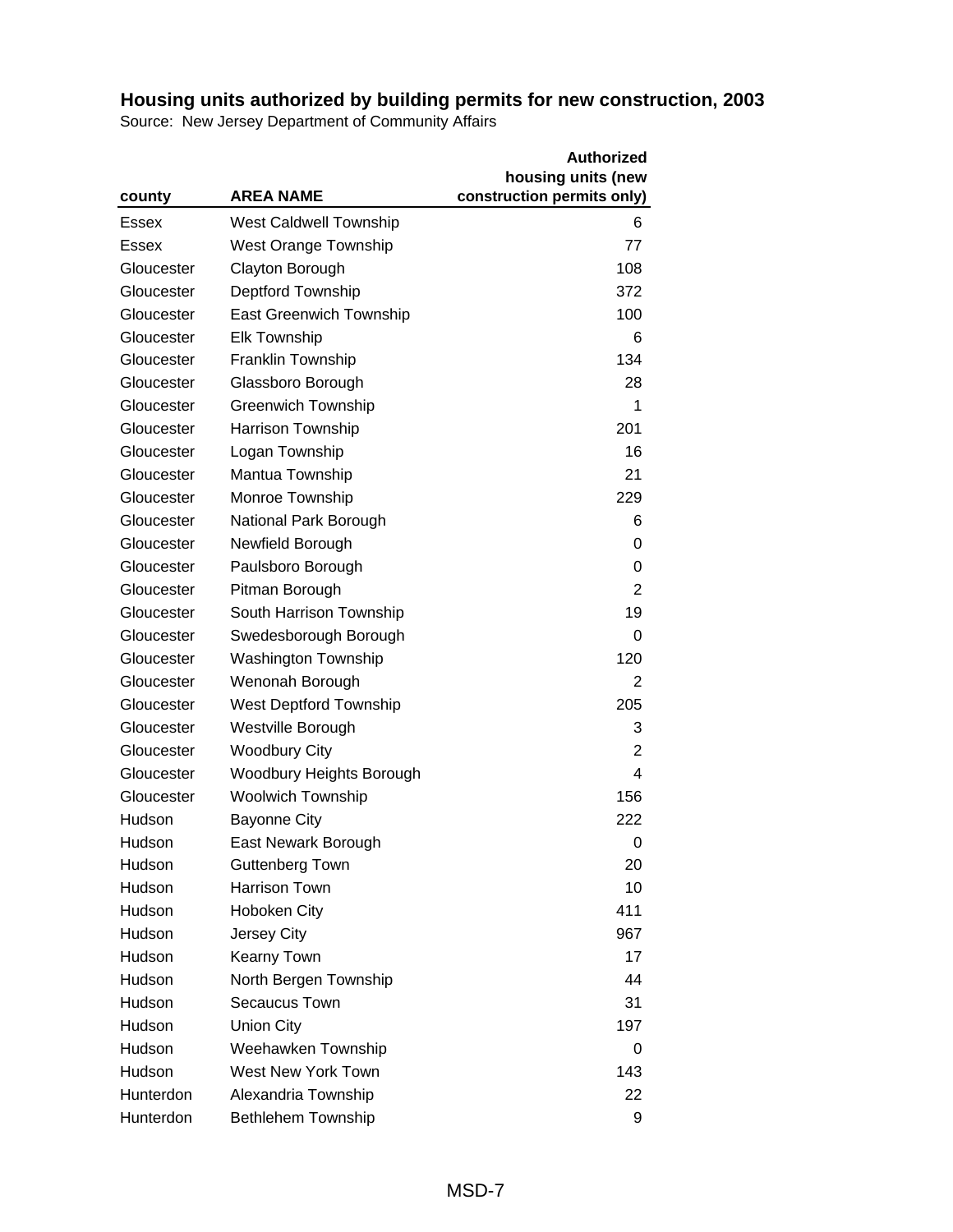|           |                             | <b>Authorized</b>          |
|-----------|-----------------------------|----------------------------|
|           |                             | housing units (new         |
| county    | <b>AREA NAME</b>            | construction permits only) |
| Hunterdon | <b>Bloomsbury Borough</b>   | 0                          |
| Hunterdon | Califon Borough             | 1                          |
| Hunterdon | <b>Clinton Town</b>         | 0                          |
| Hunterdon | <b>Clinton Township</b>     | 54                         |
| Hunterdon | <b>Delaware Township</b>    | 26                         |
| Hunterdon | East Amwell Township        | 10                         |
| Hunterdon | Flemington Borough          | 0                          |
| Hunterdon | Franklin Township           | 6                          |
| Hunterdon | Frenchtown Borough          | 0                          |
| Hunterdon | Glen Gardner Borough        | 0                          |
| Hunterdon | Hampton Borough             | 0                          |
| Hunterdon | High Bridge Borough         | 1                          |
| Hunterdon | <b>Holland Township</b>     | 24                         |
| Hunterdon | Kingwood Township           | 23                         |
| Hunterdon | Lambertville City           | 6                          |
| Hunterdon | Lebanon Borough             | 189                        |
| Hunterdon | Lebanon Township            | 25                         |
| Hunterdon | Milford Borough             | 7                          |
| Hunterdon | Raritan Township            | 246                        |
| Hunterdon | <b>Readington Township</b>  | 13                         |
| Hunterdon | Stockton Borough            | 1                          |
| Hunterdon | <b>Tewksbury Township</b>   | 71                         |
| Hunterdon | Union Township              | 20                         |
| Hunterdon | <b>West Amwell Township</b> | 37                         |
| Mercer    | East Windsor Township       | 53                         |
| Mercer    | <b>Ewing Township</b>       | 230                        |
| Mercer    | <b>Hamilton Township</b>    | 188                        |
| Mercer    | <b>Hightstown Borough</b>   | 4                          |
| Mercer    | Hopewell Borough            | 1                          |
| Mercer    | <b>Hopewell Township</b>    | 293                        |
| Mercer    | Lawrence Township           | 418                        |
| Mercer    | Pennington Borough          | 0                          |
| Mercer    | Princeton Borough           | 4                          |
| Mercer    | Princeton Township          | 13                         |
| Mercer    | <b>Trenton City</b>         | 55                         |
| Mercer    | <b>Washington Township</b>  | 123                        |
| Mercer    | West Windsor Township       | 210                        |
| Middlesex | Carteret Borough            | 10                         |
| Middlesex | Cranbury Township           | 104                        |
| Middlesex | Dunellen Borough            | 0                          |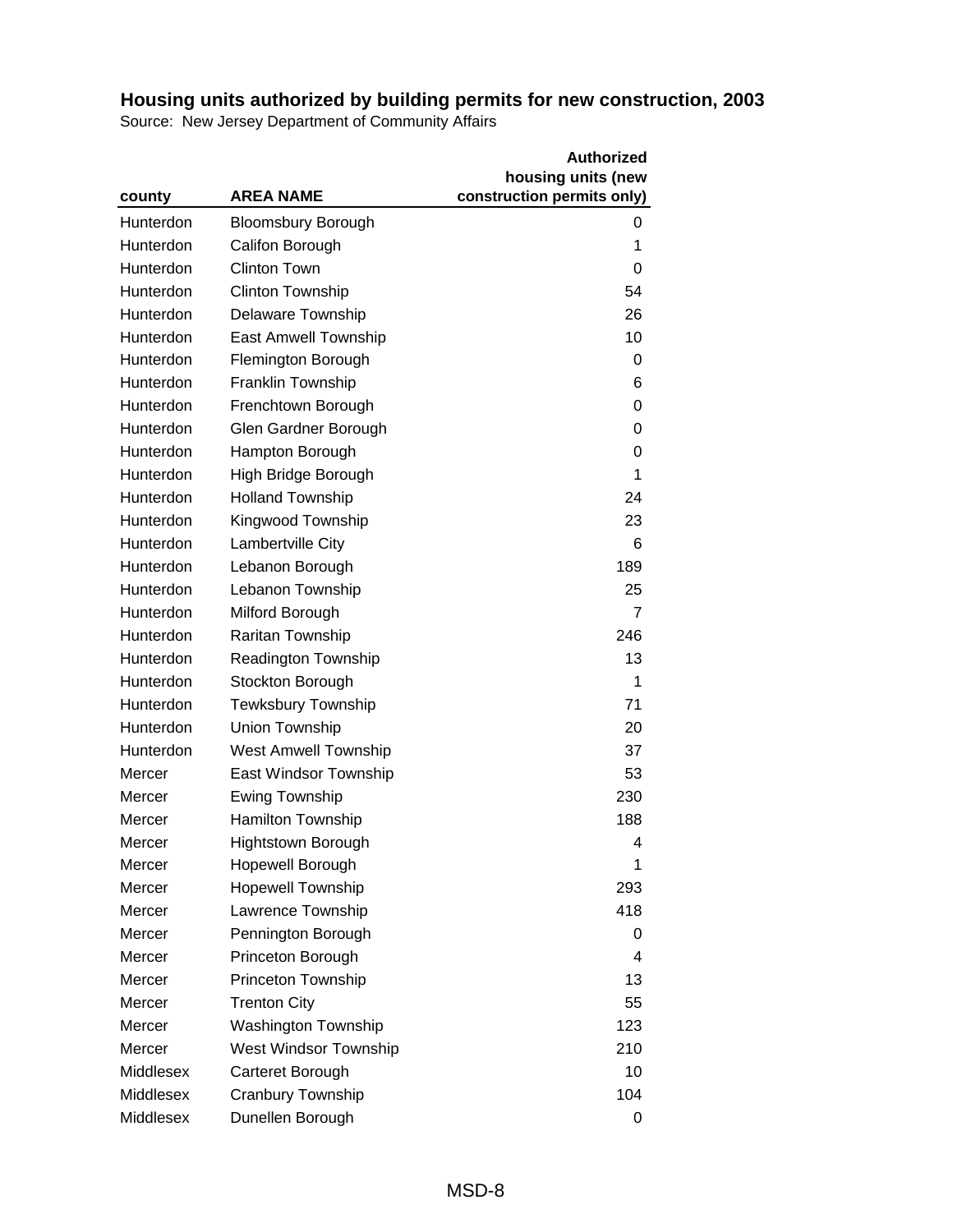|           |                                | <b>Authorized</b>          |
|-----------|--------------------------------|----------------------------|
|           |                                | housing units (new         |
| county    | <b>AREA NAME</b>               | construction permits only) |
| Middlesex | <b>East Brunswick Township</b> | 79                         |
| Middlesex | <b>Edison Township</b>         | 90                         |
| Middlesex | Helmetta Borough               | 40                         |
| Middlesex | <b>Highland Park Borough</b>   | 1                          |
| Middlesex | Jamesburg Borough              | 2                          |
| Middlesex | Old Bridge Township            | 207                        |
| Middlesex | Metuchen Borough               | 34                         |
| Middlesex | Middlesex Borough              | 10                         |
| Middlesex | Milltown Borough               | 0                          |
| Middlesex | Monroe Township                | 525                        |
| Middlesex | <b>New Brunswick City</b>      | 34                         |
| Middlesex | North Brunswick Township       | 202                        |
| Middlesex | Perth Amboy City               | 224                        |
| Middlesex | Piscataway Township            | 160                        |
| Middlesex | Plainsboro Township            | 92                         |
| Middlesex | Sayreville Borough             | 260                        |
| Middlesex | South Amboy City               | 40                         |
| Middlesex | South Brunswick Township       | 28                         |
| Middlesex | South Plainfield Borough       | 52                         |
| Middlesex | South River Borough            | 4                          |
| Middlesex | Spotswood Borough              | 10                         |
| Middlesex | <b>Woodbridge Township</b>     | 110                        |
| Monmouth  | Allenhurst Borough             | 0                          |
| Monmouth  | Allentown Borough              | 3                          |
| Monmouth  | <b>Asbury Park City</b>        | 1                          |
| Monmouth  | Atlantic Highlands Borough     | 0                          |
| Monmouth  | Avon-by-the-Sea Borough        | 10                         |
| Monmouth  | <b>Belmar Borough</b>          | 11                         |
| Monmouth  | <b>Bradley Beach Borough</b>   | 65                         |
| Monmouth  | <b>Brielle Borough</b>         | 34                         |
| Monmouth  | <b>Colts Neck Township</b>     | 34                         |
| Monmouth  | Deal Borough                   | 12                         |
| Monmouth  | Eatontown Borough              | 18                         |
| Monmouth  | Englishtown Borough            | 1                          |
| Monmouth  | Fair Haven Borough             | 9                          |
| Monmouth  | Farmingdale Borough            | $\Omega$                   |
| Monmouth  | Freehold Borough               | 22                         |
| Monmouth  | Freehold Township              | 120                        |
| Monmouth  | <b>Highlands Borough</b>       | 13                         |
| Monmouth  | <b>Holmdel Township</b>        | 71                         |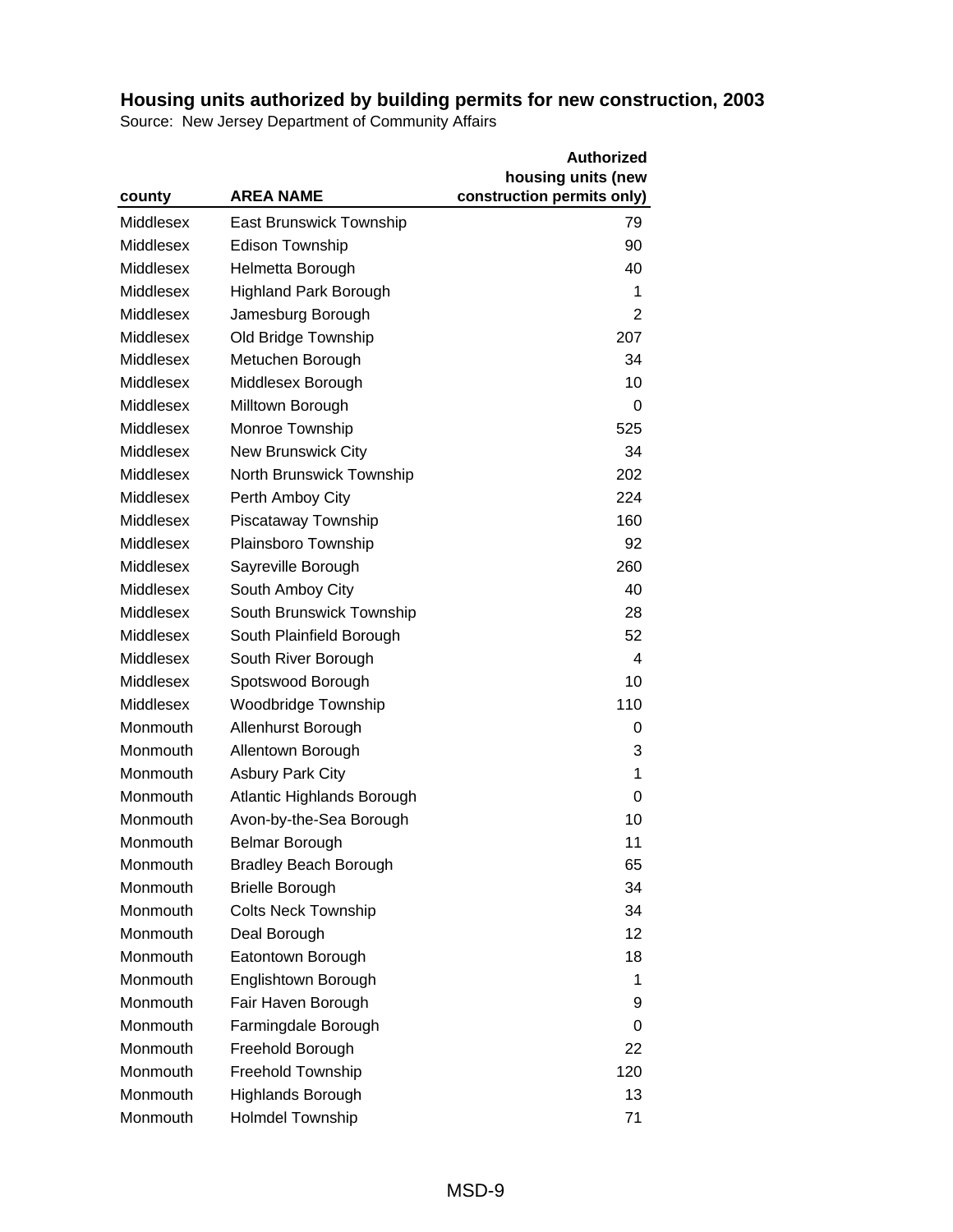|               |                                | <b>Authorized</b>          |
|---------------|--------------------------------|----------------------------|
|               |                                | housing units (new         |
| county        | <b>AREA NAME</b>               | construction permits only) |
| Monmouth      | <b>Howell Township</b>         | 127                        |
| Monmouth      | Interlaken Borough             | 0                          |
| Monmouth      | Keansburg Borough              | 12                         |
| Monmouth      | Keyport Borough                | 10                         |
| Monmouth      | Little Silver Borough          | 9                          |
| Monmouth      | Loch Arbour Village            | 0                          |
| Monmouth      | Long Branch City               | 123                        |
| Monmouth      | Manalapan Township             | 104                        |
| Monmouth      | Manasquan Borough              | 29                         |
| Monmouth      | Marlboro Township              | 173                        |
| Monmouth      | Matawan Borough                | 6                          |
| Monmouth      | Aberdeen Township              | 43                         |
| Monmouth      | Middletown Township            | 209                        |
| Monmouth      | Millstone Township             | 96                         |
| Monmouth      | Monmouth Beach Borough         | 7                          |
| Monmouth      | Neptune Township               | 45                         |
| Monmouth      | Neptune City Borough           | 15                         |
| Monmouth      | <b>Tinton Falls Borough</b>    | 448                        |
| Monmouth      | Ocean Township                 | 42                         |
| Monmouth      | Oceanport Borough              | 12                         |
| Monmouth      | <b>Hazlet Township</b>         | 14                         |
| Monmouth      | Red Bank Borough               | 5                          |
| Monmouth      | Roosevelt Borough              | 0                          |
| Monmouth      | Rumson Borough                 | 34                         |
| Monmouth      | Sea Bright Borough             | 11                         |
| Monmouth      | Sea Girt Borough               | 26                         |
| Monmouth      | Shrewsbury Borough             | 30                         |
| Monmouth      | <b>Shrewsbury Township</b>     | 0                          |
| Monmouth      | South Belmar Borough           | 3                          |
| Monmouth      | Spring Lake Borough            | 19                         |
| Monmouth      | Spring Lake Heights Boro       | 8                          |
| Monmouth      | Union Beach Borough            | 14                         |
| Monmouth      | <b>Upper Freehold Township</b> | 159                        |
| Monmouth      | Wall Township                  | 67                         |
| Monmouth      | West Long Branch Borough       | 3                          |
| <b>Morris</b> | <b>Boonton Town</b>            | 8                          |
| <b>Morris</b> | <b>Boonton Township</b>        | 5                          |
| <b>Morris</b> | <b>Butler Borough</b>          | 3                          |
| <b>Morris</b> | Chatham Borough                | 6                          |
| Morris        | Chatham Township               | 31                         |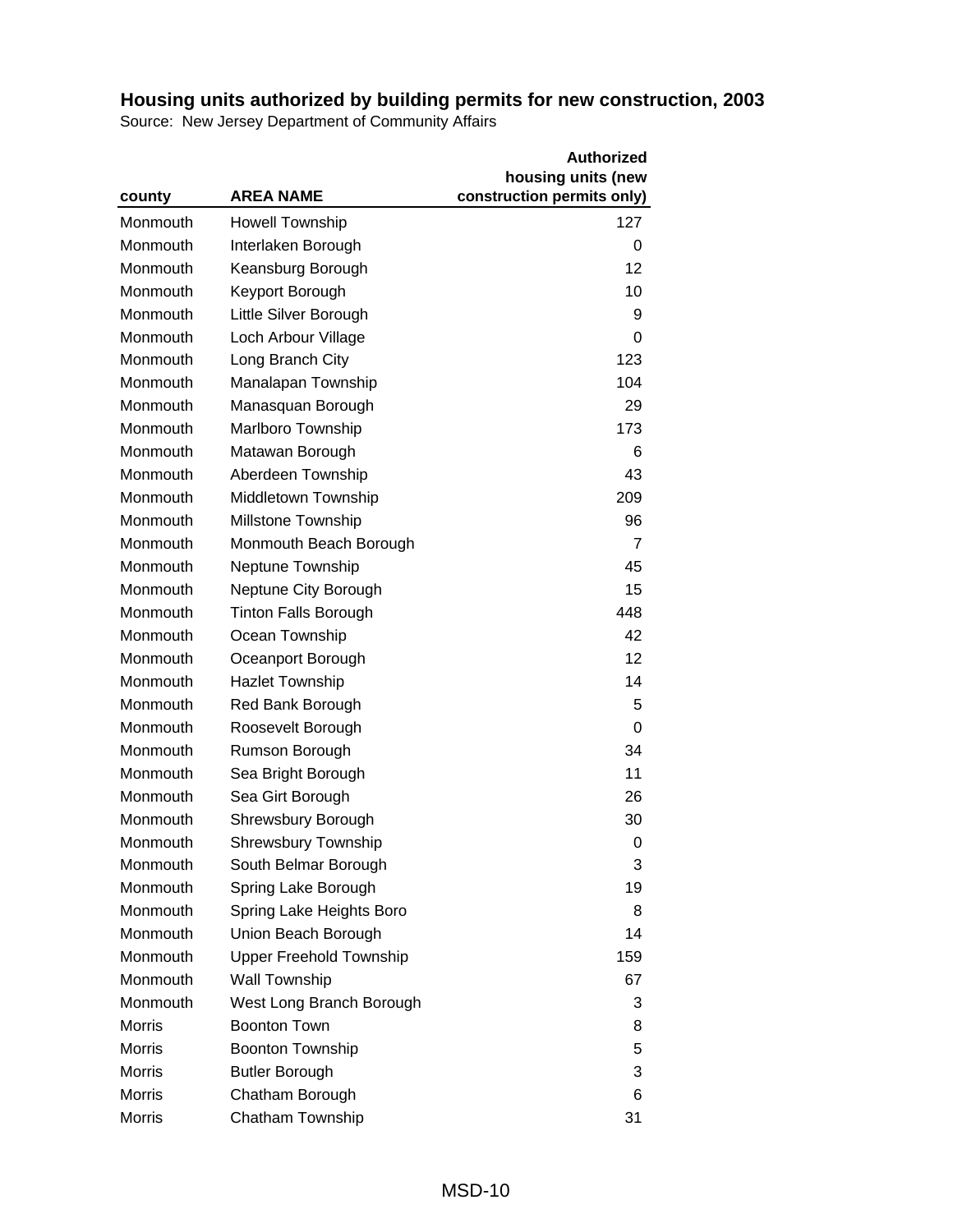|               |                                | <b>Authorized</b>          |
|---------------|--------------------------------|----------------------------|
|               |                                | housing units (new         |
| county        | <b>AREA NAME</b>               | construction permits only) |
| Morris        | Chester Borough                | 1                          |
| <b>Morris</b> | <b>Chester Township</b>        | 28                         |
| <b>Morris</b> | Denville Township              | 100                        |
| <b>Morris</b> | Dover Town                     | 15                         |
| <b>Morris</b> | East Hanover Township          | 20                         |
| <b>Morris</b> | Florham Park Borough           | 8                          |
| <b>Morris</b> | Hanover Township               | 2                          |
| <b>Morris</b> | <b>Harding Township</b>        | 10                         |
| <b>Morris</b> | Jefferson Township             | 184                        |
| <b>Morris</b> | Kinnelon Borough               | 16                         |
| <b>Morris</b> | Lincoln Park Borough           | $\overline{4}$             |
| <b>Morris</b> | <b>Madison Borough</b>         | 96                         |
| <b>Morris</b> | Mendham Borough                | 11                         |
| <b>Morris</b> | Mendham Township               | 0                          |
| <b>Morris</b> | Mine Hill Township             | $\overline{2}$             |
| <b>Morris</b> | Montville Township             | 34                         |
| <b>Morris</b> | Morris Township                | 19                         |
| <b>Morris</b> | Morris Plains Borough          | 5                          |
| <b>Morris</b> | <b>Morristown Town</b>         | 105                        |
| <b>Morris</b> | Mountain Lakes Borough         | 3                          |
| <b>Morris</b> | Mount Arlington Borough        | 48                         |
| <b>Morris</b> | Mount Olive Township           | 78                         |
| <b>Morris</b> | Netcong Borough                | 1                          |
| <b>Morris</b> | Parsippany-Troy Hills Twp      | 504                        |
| <b>Morris</b> | Long Hill Township             | 5                          |
| <b>Morris</b> | Pequannock Township            | 253                        |
| <b>Morris</b> | Randolph Township              | 27                         |
| Morris        | Riverdale Borough              | 2                          |
| Morris        | Rockaway Borough               | 0                          |
| <b>Morris</b> | Rockaway Township              | 67                         |
| <b>Morris</b> | Roxbury Township               | 7                          |
| <b>Morris</b> | <b>Victory Gardens Borough</b> | 0                          |
| <b>Morris</b> | <b>Washington Township</b>     | 58                         |
| <b>Morris</b> | <b>Wharton Borough</b>         | 6                          |
| Ocean         | Barnegat Light Borough         | 0                          |
| Ocean         | Bay Head Borough               | 6                          |
| Ocean         | Beach Haven Borough            | 23                         |
| Ocean         | Beachwood Borough              | 17                         |
| Ocean         | <b>Berkeley Township</b>       | 196                        |
| Ocean         | <b>Brick Township</b>          | 115                        |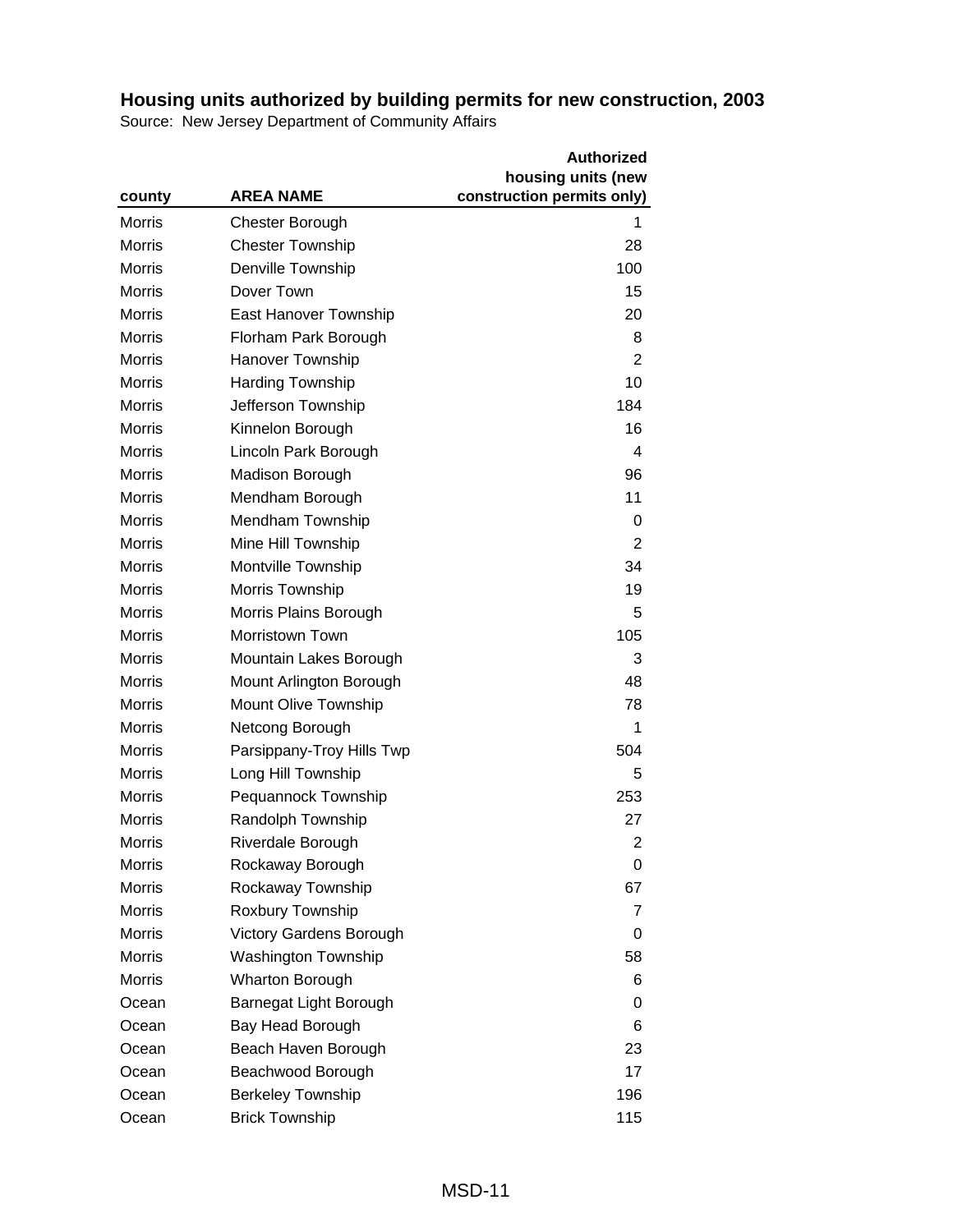|         |                               | <b>Authorized</b>          |
|---------|-------------------------------|----------------------------|
|         |                               | housing units (new         |
| county  | <b>AREA NAME</b>              | construction permits only) |
| Ocean   | Dover Township                | 284                        |
| Ocean   | Eagleswood Township           | 7                          |
| Ocean   | Harvey Cedars Borough         | 0                          |
| Ocean   | <b>Island Heights Borough</b> | 2                          |
| Ocean   | Jackson Township              | 590                        |
| Ocean   | Lacey Township                | 79                         |
| Ocean   | Lakehurst Borough             | 0                          |
| Ocean   | Lakewood Township             | 556                        |
| Ocean   | Lavallette Borough            | 16                         |
| Ocean   | Little Egg Harbor Township    | 384                        |
| Ocean   | Long Beach Township           | 123                        |
| Ocean   | <b>Manchester Township</b>    | 275                        |
| Ocean   | Mantoloking Borough           | 9                          |
| Ocean   | Ocean Township                | 142                        |
| Ocean   | Ocean Gate Borough            | 0                          |
| Ocean   | Pine Beach Borough            | 0                          |
| Ocean   | <b>Plumsted Township</b>      | 21                         |
| Ocean   | Point Pleasant Borough        | 40                         |
| Ocean   | Point Pleasant Beach Boro     | 11                         |
| Ocean   | Seaside Heights Borough       | 6                          |
| Ocean   | Seaside Park Borough          | 10                         |
| Ocean   | Ship Bottom Borough           | 15                         |
| Ocean   | South Toms River Borough      | 3                          |
| Ocean   | <b>Stafford Township</b>      | 317                        |
| Ocean   | Surf City Borough             | 34                         |
| Ocean   | <b>Tuckerton Borough</b>      | 8                          |
| Ocean   | <b>Barnegat Township</b>      | 644                        |
| Passaic | <b>Bloomingdale Borough</b>   | 6                          |
| Passaic | <b>Clifton City</b>           | 181                        |
| Passaic | Haledon Borough               | 1                          |
| Passaic | Hawthorne Borough             | 12                         |
| Passaic | Little Falls Township         | 5                          |
| Passaic | North Haledon Borough         | 175                        |
| Passaic | Passaic City                  | 43                         |
| Passaic | <b>Paterson City</b>          | 39                         |
| Passaic | Pompton Lakes Borough         | 87                         |
| Passaic | Prospect Park Borough         | 0                          |
| Passaic | Ringwood Borough              | 30                         |
| Passaic | Totowa Borough                | 134                        |
| Passaic | Wanaque Borough               | 9                          |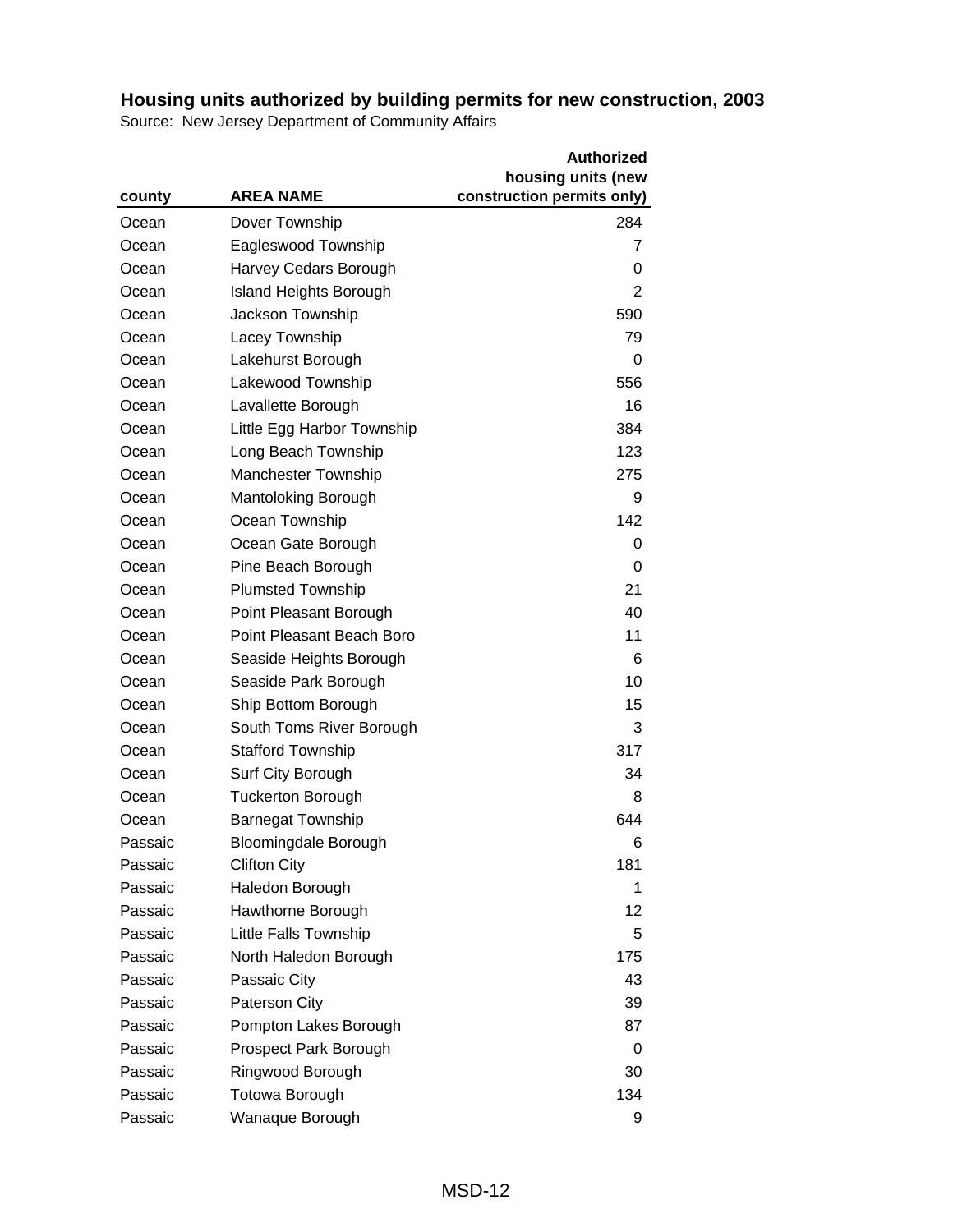|               |                                  | <b>Authorized</b>          |
|---------------|----------------------------------|----------------------------|
|               |                                  | housing units (new         |
| county        | <b>AREA NAME</b>                 | construction permits only) |
| Passaic       | <b>Wayne Township</b>            | 35                         |
| Passaic       | <b>West Milford Township</b>     | 100                        |
| Passaic       | West Paterson Borough            | 1                          |
| Salem         | <b>Alloway Township</b>          | 29                         |
| Salem         | Elmer Borough                    | 0                          |
| Salem         | Elsinboro Township               | 1                          |
| Salem         | Lower Alloways Creek Twp         | 4                          |
| Salem         | <b>Mannington Township</b>       | $\overline{2}$             |
| Salem         | <b>Oldmans Township</b>          | 6                          |
| Salem         | Penns Grove Borough              | 0                          |
| Salem         | Pennsville Township              | 39                         |
| Salem         | Pilesgrove Township              | 28                         |
| Salem         | Pittsgrove Township              | 52                         |
| Salem         | Quinton Township                 | 13                         |
| Salem         | Salem City                       | $\overline{2}$             |
| Salem         | <b>Carneys Point Township</b>    | 103                        |
| Salem         | <b>Upper Pittsgrove Township</b> | 8                          |
| Salem         | Woodstown Borough                | 3                          |
| Somerset      | <b>Bedminster Township</b>       | 5                          |
| Somerset      | <b>Bernards Township</b>         | 76                         |
| Somerset      | Bernardsville Borough            | 4                          |
| Somerset      | Bound Brook Borough              | 0                          |
| Somerset      | <b>Branchburg Township</b>       | 11                         |
| Somerset      | <b>Bridgewater Township</b>      | 37                         |
| Somerset      | Far Hills Borough                | $\overline{4}$             |
| Somerset      | Franklin Township                | 569                        |
| Somerset      | Green Brook Township             | 21                         |
| Somerset      | Hillsborough Township            | 3                          |
| Somerset      | Manville Borough                 | 2                          |
| Somerset      | Millstone Borough                | 0                          |
| Somerset      | Montgomery Township              | 399                        |
| Somerset      | North Plainfield Borough         | 2                          |
| Somerset      | Peapack-Gladstone Boro           | 1                          |
| Somerset      | Raritan Borough                  | 11                         |
| Somerset      | Rocky Hill Borough               | 0                          |
| Somerset      | Somerville Borough               | 4                          |
| Somerset      | South Bound Brook Boro           | 2                          |
| Somerset      | <b>Warren Township</b>           | 42                         |
| Somerset      | Watchung Borough                 | 8                          |
| <b>Sussex</b> | Andover Borough                  | 0                          |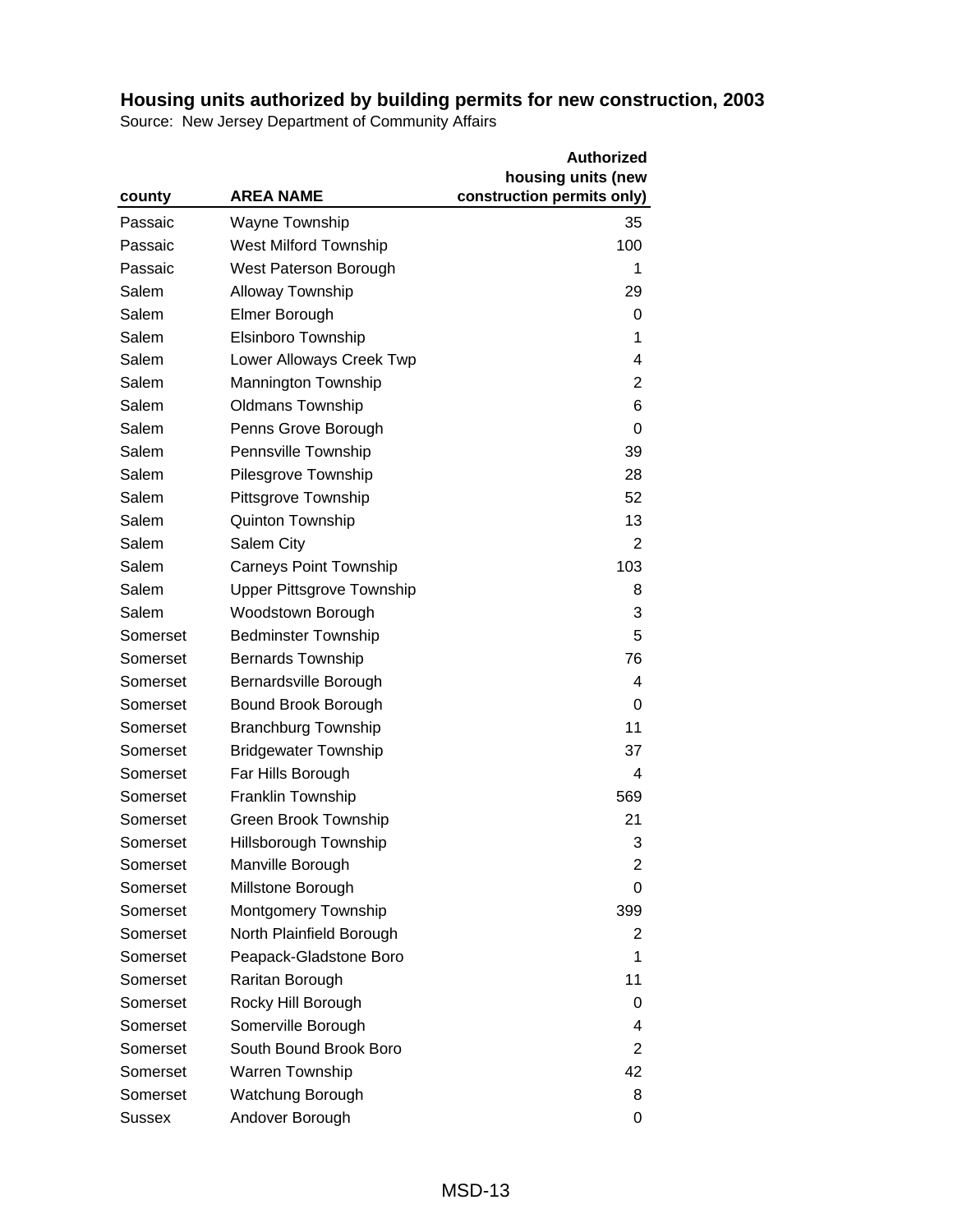|               |                                  | <b>Authorized</b>          |
|---------------|----------------------------------|----------------------------|
|               |                                  | housing units (new         |
| county        | <b>AREA NAME</b>                 | construction permits only) |
| Sussex        | Andover Township                 | 15                         |
| Sussex        | <b>Branchville Borough</b>       | 0                          |
| Sussex        | <b>Byram Township</b>            | 18                         |
| Sussex        | <b>Frankford Township</b>        | 24                         |
| Sussex        | Franklin Borough                 | 6                          |
| <b>Sussex</b> | Fredon Township                  | 37                         |
| Sussex        | Green Township                   | 18                         |
| Sussex        | Hamburg Borough                  | 8                          |
| Sussex        | Hampton Township                 | 23                         |
| <b>Sussex</b> | Hardyston Township               | 75                         |
| <b>Sussex</b> | <b>Hopatcong Borough</b>         | 13                         |
| Sussex        | Lafayette Township               | 15                         |
| Sussex        | Montague Township                | 64                         |
| <b>Sussex</b> | Newton Town                      | 9                          |
| Sussex        | Ogdensburg Borough               | 0                          |
| Sussex        | Sandyston Township               | 0                          |
| Sussex        | Sparta Township                  | 88                         |
| Sussex        | Stanhope Borough                 | 8                          |
| <b>Sussex</b> | <b>Stillwater Township</b>       | 8                          |
| Sussex        | Sussex Borough                   | 2                          |
| Sussex        | Vernon Township                  | 215                        |
| Sussex        | <b>Walpack Township</b>          | 0                          |
| <b>Sussex</b> | <b>Wantage Township</b>          | 85                         |
| Union         | <b>Berkeley Heights Township</b> | 13                         |
| Union         | <b>Clark Township</b>            | 5                          |
| Union         | Cranford Township                | 13                         |
| Union         | <b>Elizabeth City</b>            | 648                        |
| Union         | Fanwood Borough                  | 5                          |
| Union         | Garwood Borough                  | 4                          |
| Union         | Hillside Township                | 19                         |
| Union         | Kenilworth Borough               | 19                         |
| Union         | Linden City                      | 75                         |
| Union         | Mountainside Borough             | 6                          |
| Union         | New Providence Borough           | 8                          |
| Union         | <b>Plainfield City</b>           | 12                         |
| Union         | <b>Rahway City</b>               | 301                        |
| Union         | Roselle Borough                  | 2                          |
| Union         | Roselle Park Borough             | 0                          |
| Union         | Scotch Plains Township           | 46                         |
| Union         | Springfield Township             | 61                         |
|               |                                  |                            |